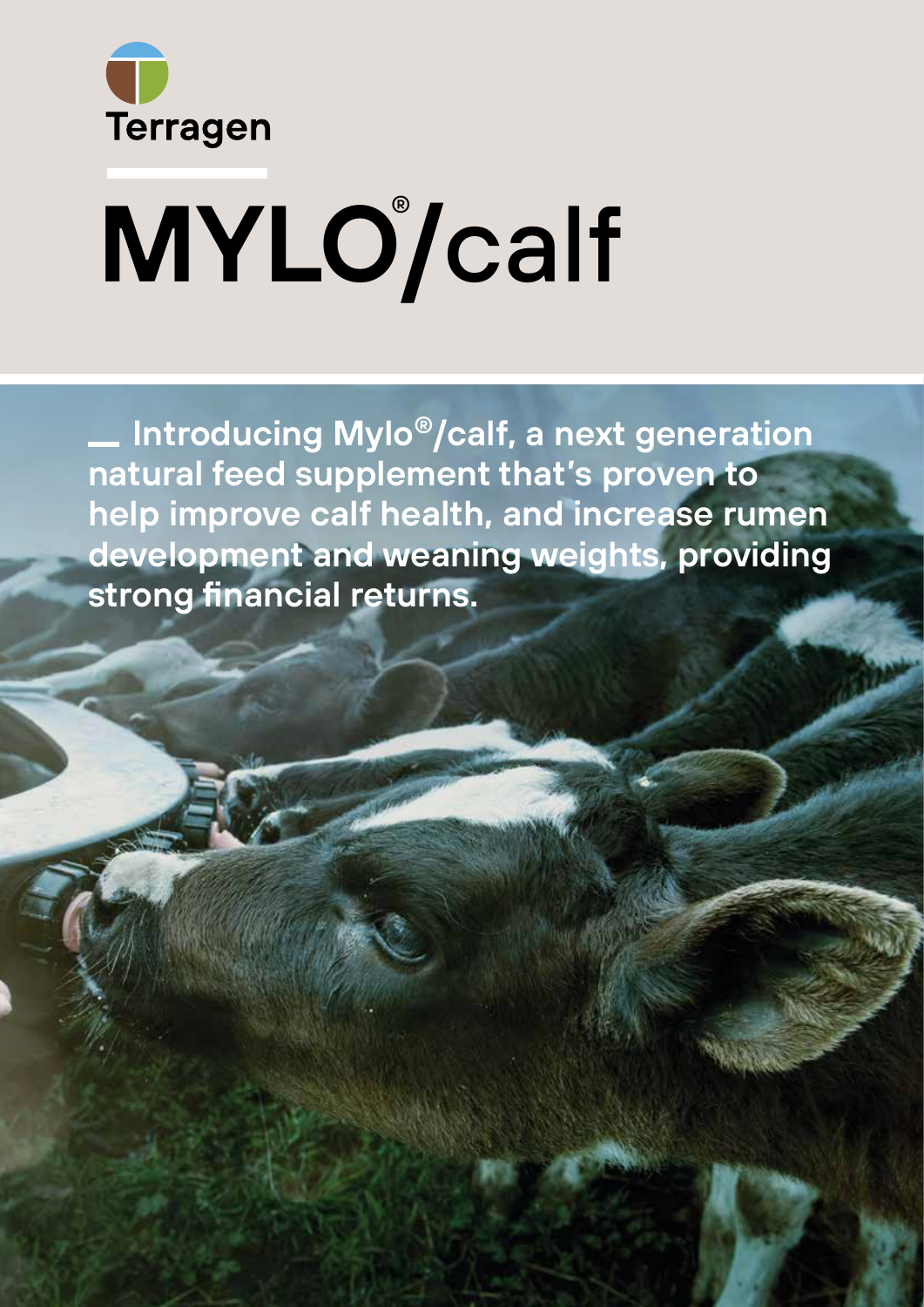# **Amplify nature for better calf growth and business results.**

It's common knowledge that healthy calves grow into productive cows. With Mylo<sup>®</sup>/calf, you can rest assured your calf is getting the goodness it needs to grow into a top performer.

Mylo® is proven to accelerate the development of the rumen and improve digestibility of feed, leading to improved nutrient absorption. Heifers that reach their target liveweights will have the best chance of reaching their milk production and reproductive potential.

## **LOOKING FOR A PRODUCT THAT GETS RESULTS?**



**ACCELERATED Rumen Development**

**WEAN UP TO days earlier\* 10**

**WEAN UP TO heavier\* 6kg**

**IMPROVE Health and Immunity**

# **Better calves, better returns.**

# **GOOD FOR GROWTH.**

**Calves on Mylo® are up to 6kg heavier than those on standard feed\*.**

# **GOOD FOR GUTS.**

**Calves fed Mylo® have heavier, more developed gastrointestinal organs, helping with digestion and nutrient absorption\*.**

# **MYLO®/calf:**

- **is made of naturally occurring, living micro-organisms.**
- **• is free of antibiotics and chemicals.**
- **• contains strains of Lactobacillus casei, Lactobacillus buchneri, and Lactobacillus paracasei.**
- **• has no withholding periods.**
- **• is certified for organic farming in Australia and New Zealand.**

**\* University of Queensland School of Veterinary Medicine, 2019.** 

**View full study at terragen.com.au/mylo-s-effect-on-the-live-weight-of-calves**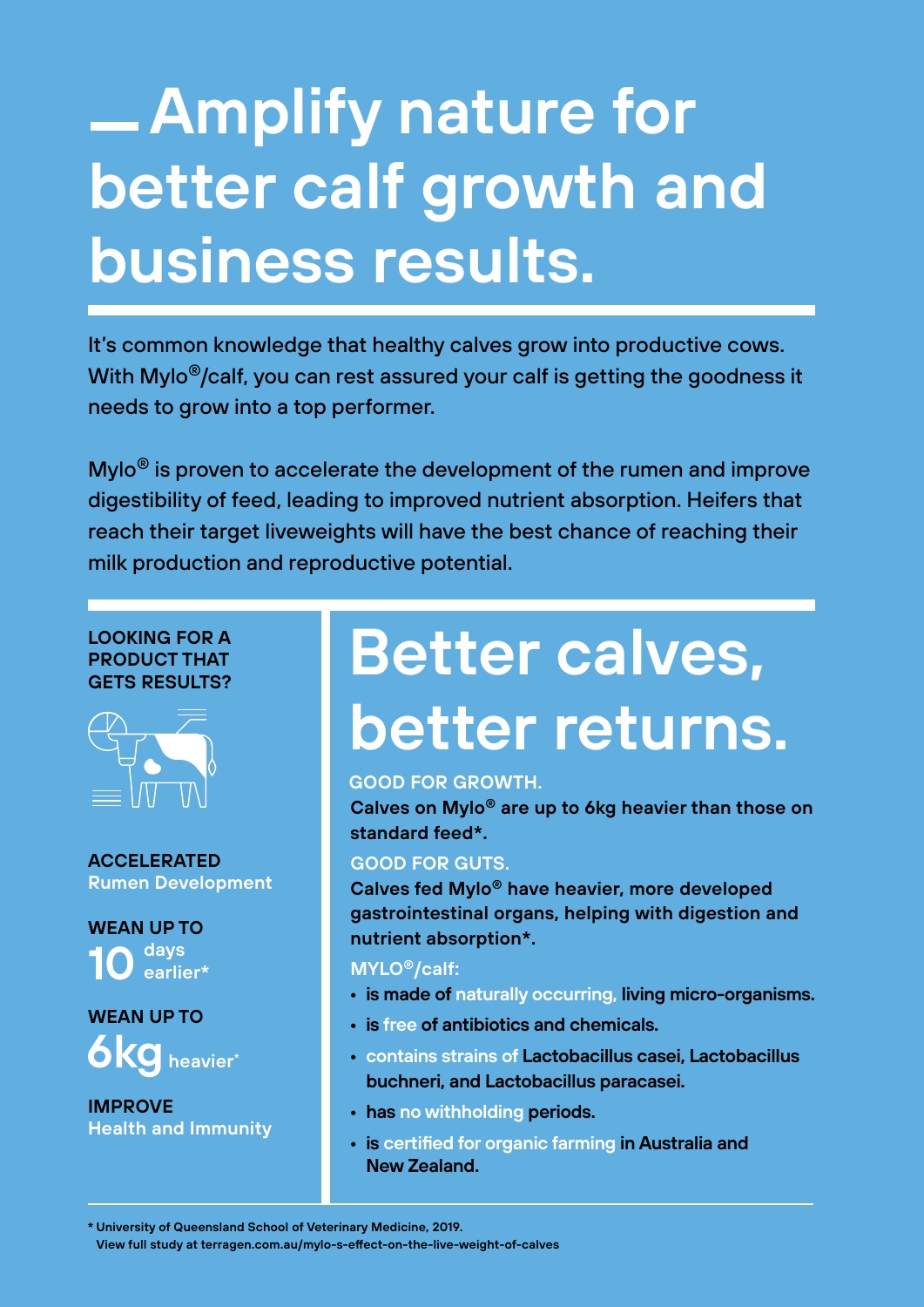

# **6kg heavier**

## **WEAN 10 DAYS EARLIER AND SAVE**

| <b>MILK @ 50C/L * 5L</b><br><b>PER CALF PER DAY</b>                       | <b>\$25 PER CALF</b> |
|---------------------------------------------------------------------------|----------------------|
| <b>LABOUR 1HR</b><br>PER DAY @\$20/HR                                     | \$20 PER CALF        |
| <b>Add Mylo®</b>                                                          |                      |
| <b>MYLO<sup>®</sup> AT 12C/HEAD</b><br>PER DAY (56 DAYS<br><b>WEANED)</b> | <b>\$6 PER CALF</b>  |
| <b>TOTAL SAVINGS</b><br><b>PER CALF</b>                                   | S19                  |

### **BOTTOM-LINE BENEFITS.**

**With Mylo®, you can wean calves earlier, which means less feed, less staff time and lower animal health costs.** 

# **FOR CALVES THAT ARE ON THE GROW.**

**The good gut bacteria out-perform potentially harmful bacteria, leading to increased feed efficiency, more energy and better-quality calves.** 

### **THOUSANDS OF REASONS TO USE MYLO®.**

**In 2021, 80,000 calves across Australia were fed Mylo® daily which led to improved calf health and growth rates.** 

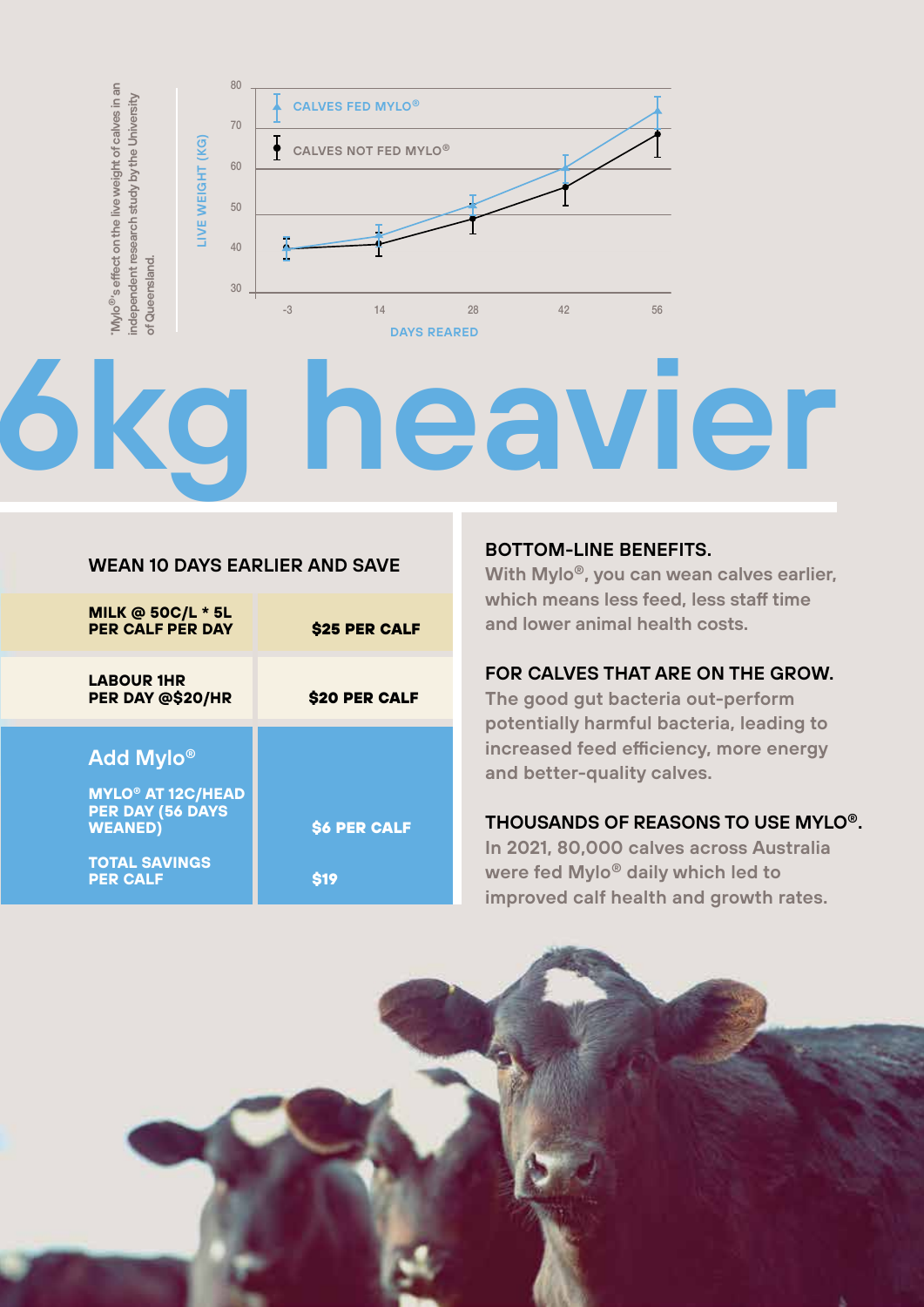# **Microbial power.**

The connection between gut bacteria and good health is fuelling the use of probiotics in both humans and animals across the globe. Microbial-based biological products are increasingly becoming recognised as the keys to sustainable farming, reducing chemical use, and ultimately developing a healthier ecosystem for everyone to enjoy.

Mylo®/calf contains a special selection and blend of live microbes. These microbes have a massive impact on the development and function of the animal's gut (rumen and intestinal system), amplifying nature for improved gut function and accelerated rumen development.



"Feeding Mylo® is proven to give the calf an advantage from the inside out. It introduces beneficial bacteria into the gut early, tipping the microbiota balance, so feed is easily and efficiently digested, and made available to the calf to grow and flourish."

**DR MARTIN SOUST, PHD HEAD OF SCIENCE AND TECHNOLOGY**

### **WHAT ARE MICROBES?**

**Microbes are live bacteria and yeasts found all around us every day. Microbial bacteria are classified by genus, species, and strain. Each is unique, and each has different properties. Microbials like Mylo®, when consumed in sufficient quantities or the right combination, will provide a health benefit.**

# **HOW DO THEY WORK?**

**The right mix of microbes increases the amount of good bacteria in the gut, helping with fermentation in the rumen. These beneficial bacteria out compete pathogens, which fight for nutrients in the gut. Microbes also improve digestion, increasing the rumen and intestinal linings which means nutrients and energy are easy to access and absorb.**

# **WHY FEED MICROBIALS TO CALVES?**

**When a calf is born, its gut is immature and easily affected by nasty bacteria and pathogens. The microbiome established in the calf's gastrointestinal tract will impact that animal for life. Feeding Mylo® gives your calves stronger immunity, establishing the right microbes to tackle diseasecausing organisms and reduce stress on the immune system. This allows your calves to grow into healthier cows.**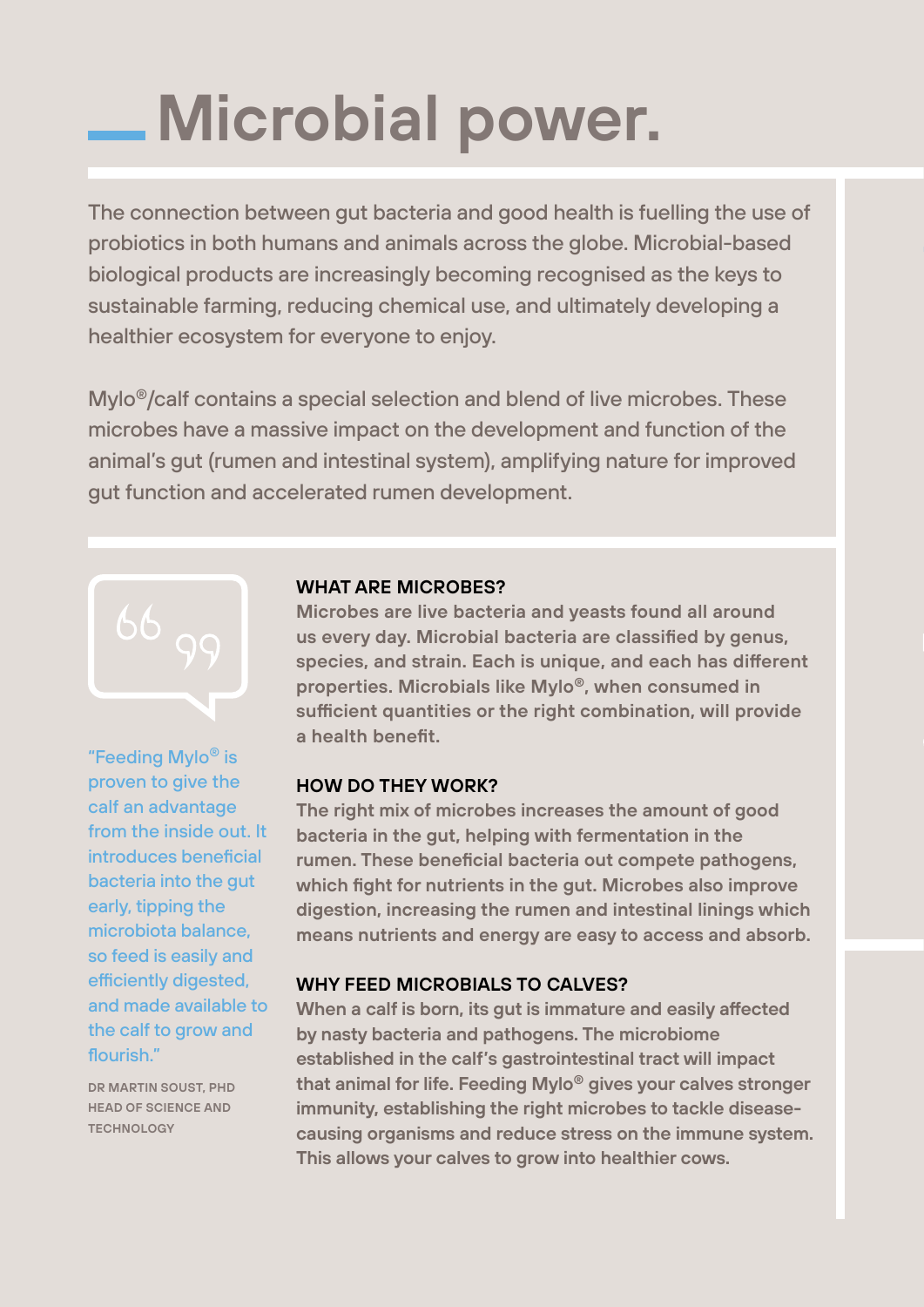#### **LESS DEVELOPED RUMEN WALL**



**+**

# NOT ALL MICROBES ARE EQUAL. **RE EQUAL.**

**Mylo®'s incredible story began with our world The state of Mylo on State of Mylo on State of Mylo on State of Mylo on Veranni State of Mylo on Veranni State of My** strains that could benefit both cows and calves.

**They already knew several microbial bacteria in the microphone micropy of the micropy of micropy of micropy of**  $\mathbf{r}$ **Lactobacillus genus (which was originally isolated from cows' milk) had been used for years in food processing for**<br>dairy products, and to improve silage fermentation dairy products, and to improve silage fermentation.<br>————————————————————

**Through their expertise in genome sequencing and bioinformatics, we were able to spot individual strains of Lactobacillus casei, Lactobacillus buchneri and Lactobacillus paracasei, which now form the basis of the Mylo® product you see today. The effect of Mylo on VFA's and ammonia profiles** Mylo animals. Mylo animals produced more ammonia,

## **NEXT GENERATION TECHNOLOGY AND INNOVATION.**

**Mylo® is made with AmpliBoost technology and innovation. This is Terragen's proprietary IP for developing world-class biological products.**

### **SCIENCE PROVES IT WORKS.**

**We made a scientific breakthrough, identifying and combining specific strains of Lactobacillus casei, Lactobacillus buchneri, and Lactobacillus paracasei, which are scientifically proven to amplify nature, and improve calf health and rumen development. Our independent research has been conducted with University partners and through real world case studies.**





**MORE DEVELOPED RUMEN WALL**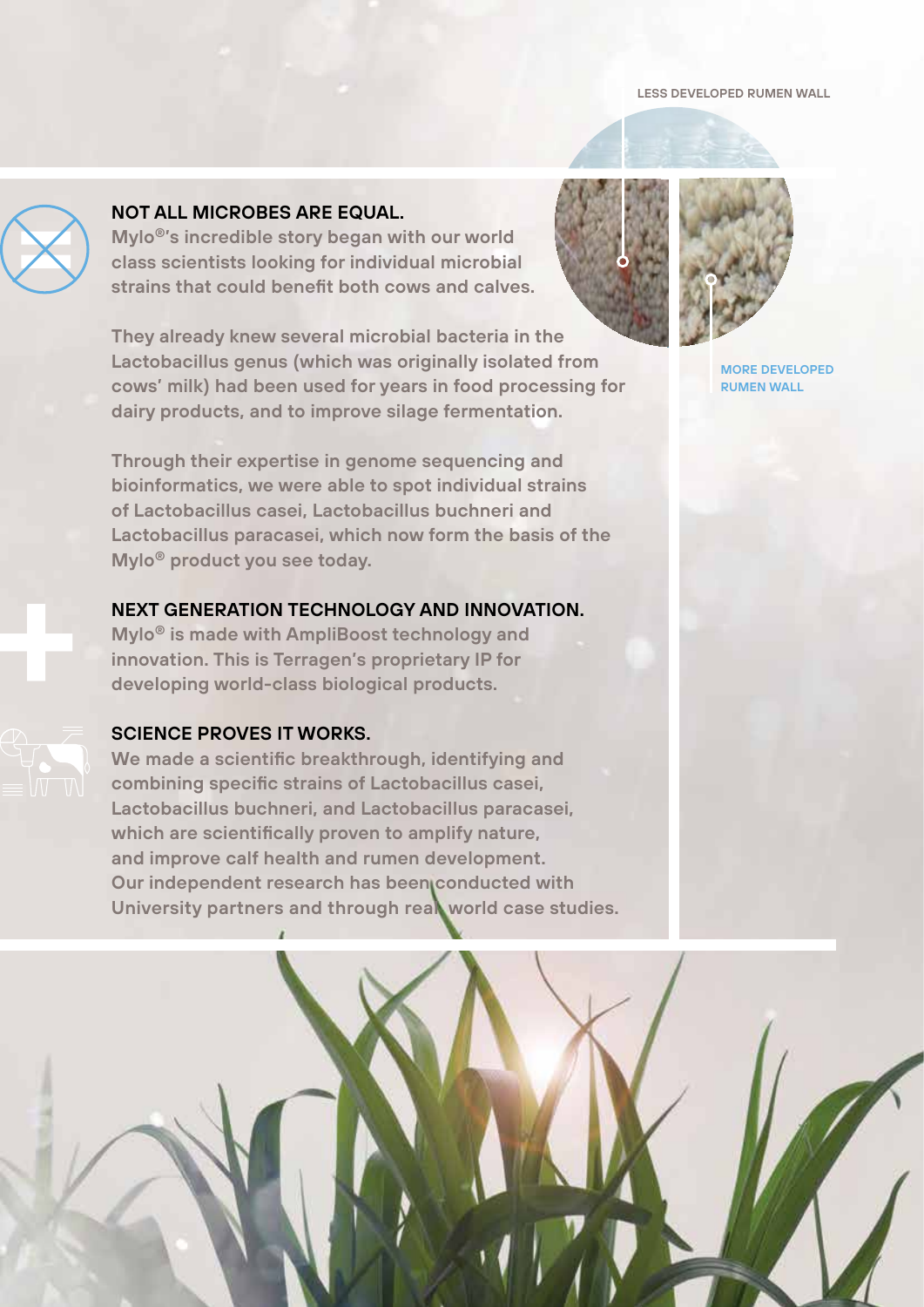# **Mylo® delivers exceptional weaning weight and rumen development results.**

Independent research by the University of Queensland School of Veterinary Science found calves supplemented with Mylo® were 8% heavier at weaning, had more uniform weaning weights, and had heavier, better developed, gastrointestinal tract organs compared with calves not fed the supplement.

# **8 DEAVIER AT**<br> **8 HEAVIER AT**<br> **METHOD** > Forth fourthmendsuck **WEANING**

**METHOD→ Forty-four three-day old calves were split into two groups and housed in individual pens to reduce the risk of cross contamination with commonly occurring health ailments.**

**The feeding regime for both groups consisted of milk replacer at 15% of their body weight, fed in a bucket twice a day, plus access to hay, grain pellets, and clean water through the study period. Mylo® was added to the milk replacer of one group.**

**The calves were fed for 56 days, consistent with the weaning age at the university's dairy operation.**

**RESULTS→ The calves fed Mylo® experienced accelerated gut structure development, an increase in the surface area of the gut lining and were heavier.**

# **WEANING WEIGHT AT 56 DAYS**

|                             | <b>AVERAGE CALF WEIGHT (KG)</b> |
|-----------------------------|---------------------------------|
| <b>CONTROL GROUP</b>        | 69.18 <sub>kg</sub>             |
| MYLO <sup>®</sup> FED GROUP | 75.01 <sub>kg</sub>             |
| <b>Difference</b>           | 5.83kg                          |
|                             | 8.4%                            |

**The abomasum, reticulum and duodenum were heavier in calves supplemented with Mylo®.**

| <b>AUTOPSY</b><br><b>RESULTS</b>    | <b>TREATED</b><br><b>GROUP</b><br>Average<br>weight (kg) | <b>CONTROL</b><br><b>GROUP</b><br><b>Average</b><br>weight (kg) | <b>Difference</b>        |
|-------------------------------------|----------------------------------------------------------|-----------------------------------------------------------------|--------------------------|
| <b>Duodenum</b><br>with digesta     | 87 <sub>q</sub>                                          | 33 <sub>kg</sub>                                                | 54g 163%<br>$(p = 0.05)$ |
| <b>Abomasum</b><br>without digesta  | 450g                                                     | <b>390kg</b>                                                    | 60g 15%<br>$(p = 0.05)$  |
| <b>Reticulum</b><br>without digesta | 357 <sub>q</sub>                                         | <b>257kg</b>                                                    | 100g 39%<br>$(p = 0.05)$ |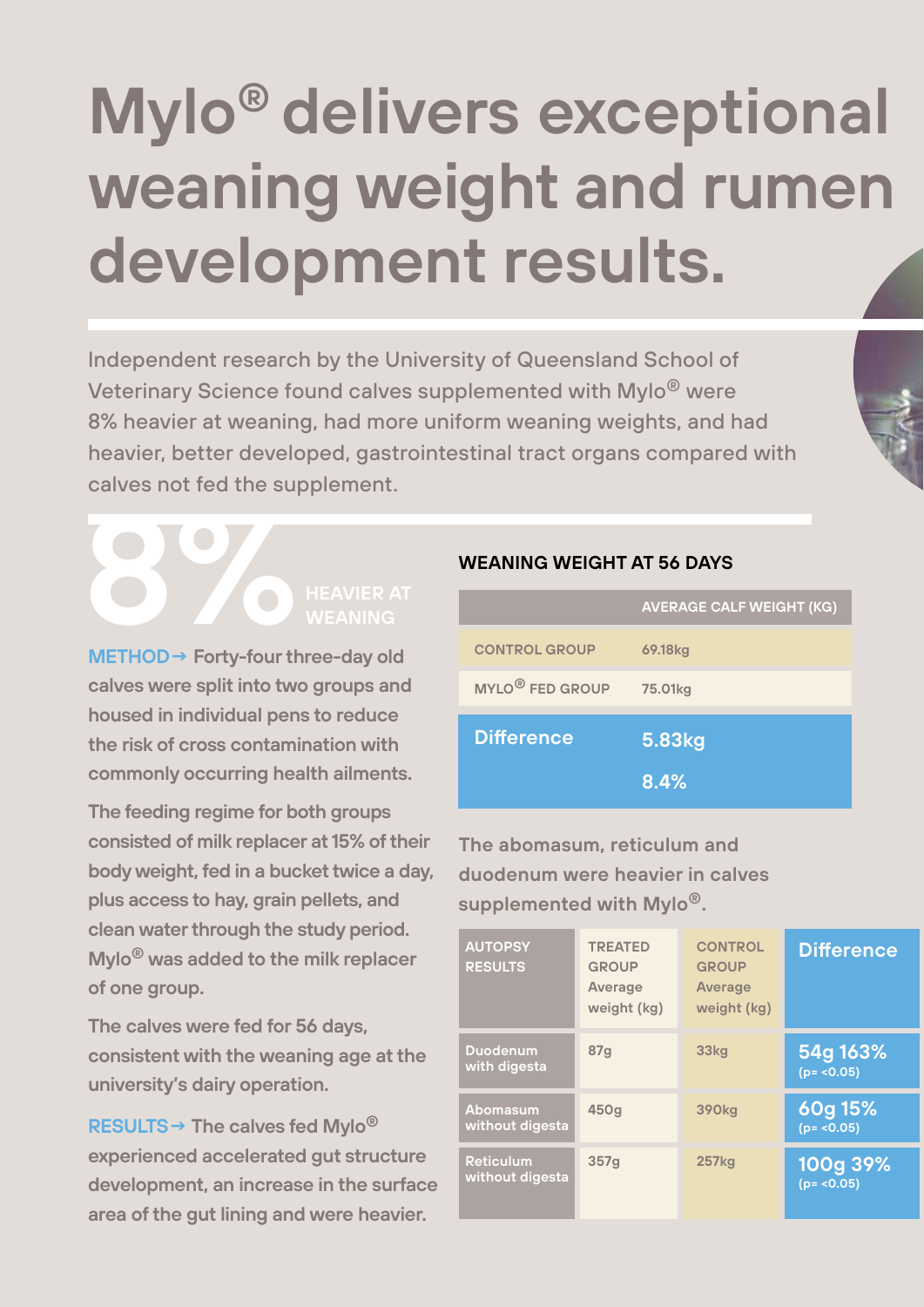



**Rumen and intestinal development were more pronounced in the group fed Mylo®, with longer and wider papillae in the rumen and villi in the intestine.**

| <b>PAPILLAE</b>   | <b>LENGTH (MM)</b> | <b>WIDTH (MM)</b> |
|-------------------|--------------------|-------------------|
| <b>CONTROL</b>    | 1.31mm             | 0.22mm            |
| <b>TREATED</b>    | 1.75mm             | $0.37$ mm         |
| <b>Difference</b> | 33%                | 68%               |

# **MYLO®'S TOP PERFORMANCE IN COMMERCIAL FIELD TRIALS.**

**Calves fed Mylo® on a South Australian dairy farm weaned 7.7kg heavier, with lower costs per head and on-going growth differential beyond weaning.** 

**METHOD→ Calves are normally grown for a period of 70 to 90 days, or until they achieve weaning weights of approximately 120kg per head.** 

**Two groups of 15 calves were monitored from 4 days old. One group was given 10mL per day of Mylo® in the same milk ration. Average growth rate was estimated after deducting 38kg (average birth weight) from the live weight of each calf. The general health condition of the calves was observed and recorded.**

# **RESULTS→**

# **WEANING WEIGHT AT 82 DAYS**

|                             | <b>AVERAGE</b><br>(KG)      | <b>ESTIMATED AVERAGE</b><br><b>GROUP RATE (g/day))</b> |
|-----------------------------|-----------------------------|--------------------------------------------------------|
| <b>CONTROL GROUP</b>        | 105.13 <sub>kg</sub>        | 819                                                    |
| MYLO <sup>®</sup> FED GROUP | 112.83kg                    | 913                                                    |
| <b>Difference</b>           | 7.7 <sub>kg</sub><br>(7.3%) | 94g/day<br>(11.5%)                                     |

**The calf rearers noted typical signs of better health in calves fed Mylo®, including more energy, shiny coats, and stronger appetite.**